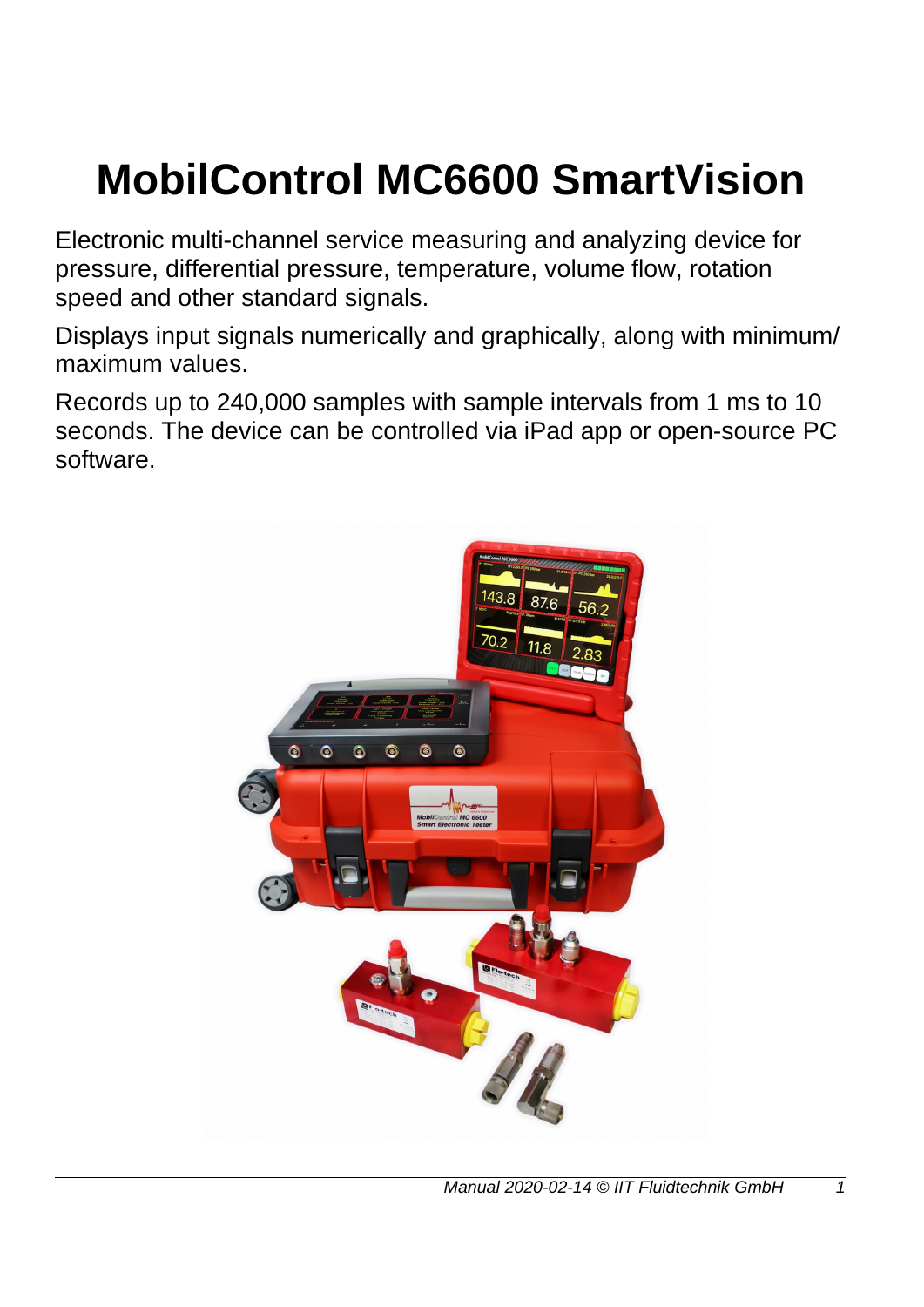# **General**

The MobilControl MC6600 consists of 6-channel SensorBox with measuring electronics and charging unit. An new-generation iPad is used as display (or alternatively a standard PC). Display and SensorBox are connected wireless via Bluetooth® LE (Low Energy).

### **Accu and charging unit**

The charging unit is able to charge iPad and SensorBox at the same time. The SensorBox contains a LiIon battery which lasts up to 14 days, if used several hours a day. We recommend to charge the SensorBox whenever it is not needed. This ensures a long battery life. With an empty battery it takes about 6 hours to charge it to 90 % of the maximum capacity.

The SensorBox electronic protects the battery from overloading and overdischarging.

Please do not expose the device to extreme temperatures. When disposing the device, please stick to the regulations for LiIon batteries.

### **SensorBox**

The image shows the six push-pull Lemosa connectors, marked with individual colors (at the bottom). On the right the charging connector, the on/off button and the mode LED.

Sensor connectors: Oil resistant original IIT cables, standard length 3 meters, 10 meters optional.

Please insert the cables only into the female SensorBox connectors with the same colorcode.



Please check the leak-tightness when connecting the sensors to the hydraulic system.

Push on/off button 3 seconds switches the SensorBox on (LED blinks).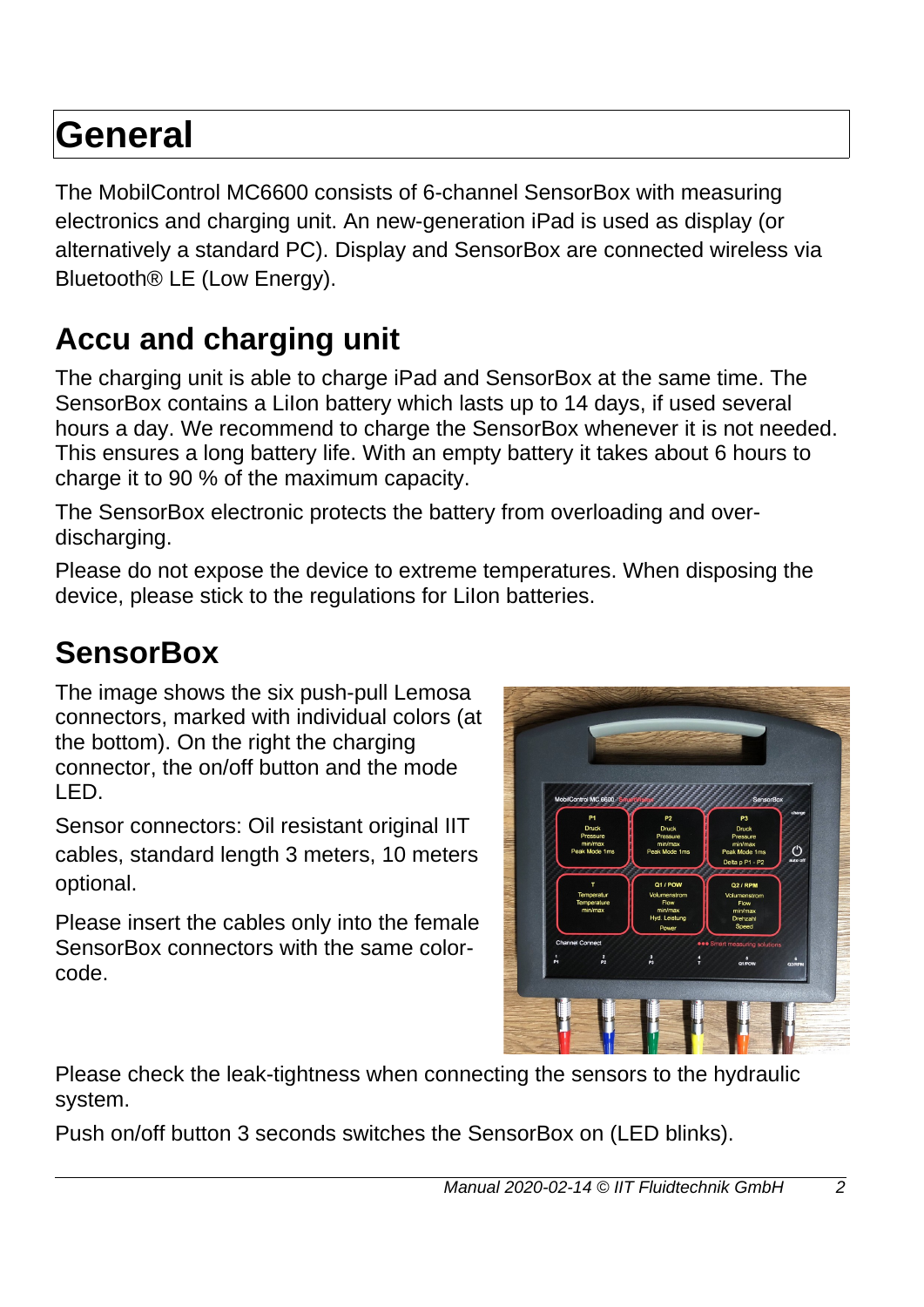Push on/off button 2 seconds switches the SensorBox off.

Automatic power-off, if 15 minutes no measurement.

ATTENTION: Please turn the SensorBox off, only if the iPad app has been terminated. Then the Bluetooth reconnection is fast.

### **Inputs**

The SensorBox allows you to connect any 4-20-mA sensor (powered with 12 V) to the first four channels. Their ranges and units can be configured by the user. On channel 6 you can connect rotation sensors, as well as flow sensors. Therefore this manual and the software sometimes use the notation P1 to P3 (pressure), T (temperature), Q1 and Q2 (flow) according to the default usage. Or the channels are simply called P1 to P6.

### **Default ranges**

P1: 4…20mA, 10...600 bar or other ranges and units

P2: 4…20mA, 10...600 bar or other ranges and units

P3: 4…20mA, as above, plus diff. pressure P1-P2 (P1 > P2, otherwise no value displayed)

T: Temperature 125 C/500C or other ranges and units

Q1: Sinus 40 mVpp to 5 Vpp, max. 5 different flow sensors, 2-pole connection, 10 Hz…9.99 kHz, ranges 1...600 l/min (gpm-types possible)

Q2: Sinus 40 mVpp to 5 Vpp, max. 5 different flow sensors, 2-pole connection, 10 Hz…9.99 kHz, ranges 1…600 l/min (gpm-types possible)

Q2: 6-…24-V infrared reflecion sensor, 3-pole connection, 300….9999 U/min (rpm), 1 or 2 reflection marks (if signal extremely asymmetric, lower limit is higher)

Q2: hydraulic power, calculated with P1\*Q1/600, automatic unit conversion even if mixed unit sensors present: bar, psi, lpm, gpm(US), kW, HP (PS)

The differential pressure range presumes that P1 is greater than P2, otherwise no value is displayed. But the used ranges can be different (e.g. 100 bar for P1 and 10 bar for P2).

Channel 5 and 6: These ranges should be defined with lpm or gpm (always interpreted as US galone).

Channel 6: The measured frequency is always converted to rpm, which is identical to U/min, no matter which unit is defined for the rotation ranges.

If 4-20-mA 3rd-party sensors are used which don't deliver a valid signal within 500 ms after power has been applied, the trigger function in the offline-record mode might be faulty.

The precision of the measurements depends on the errors of the SensorBox and the sensors. The tolerance of the SensorBox channels is smaller than +/- 0.5 %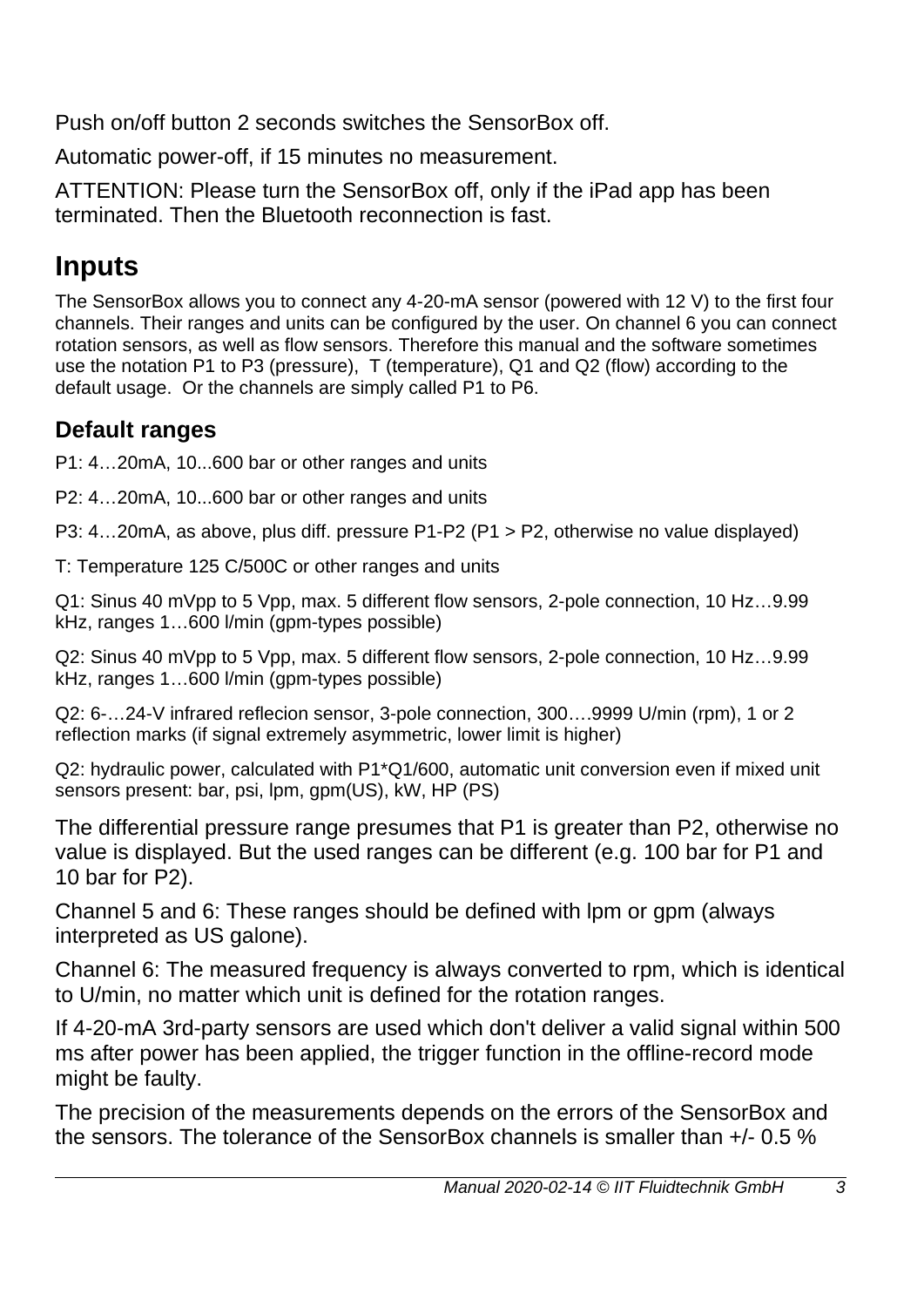from maximum range +/- 1 digit in the normal mode (see User modes). In fast mode and in offline-record mode the tolerance is smaller than +/- 1 % of full-scale +/- 1 digit.

## **Display unit**

New-generation iPad/iPadPro with "MobilControl MC6600 SmartVision" app. Updates via AppStore.

Silicone protective cover with tilt handle, one-hand handling, horizontal and vertical display modes for all channels including differential pressure and hydraulic power. The wireless control of the SensorBox which can be located serveral meters away (20 feet or more) is the outstanding feature of the MobilControl MC6600 SmartVision device.

#### **Recommended user settings:**

- Bluetooth® activated
- Auto-Lock: Never

The second item prevents the device from sleeping and locking while you are measuring. Set with: Settings -> Display&Brightness -> Auto-Lock -> Never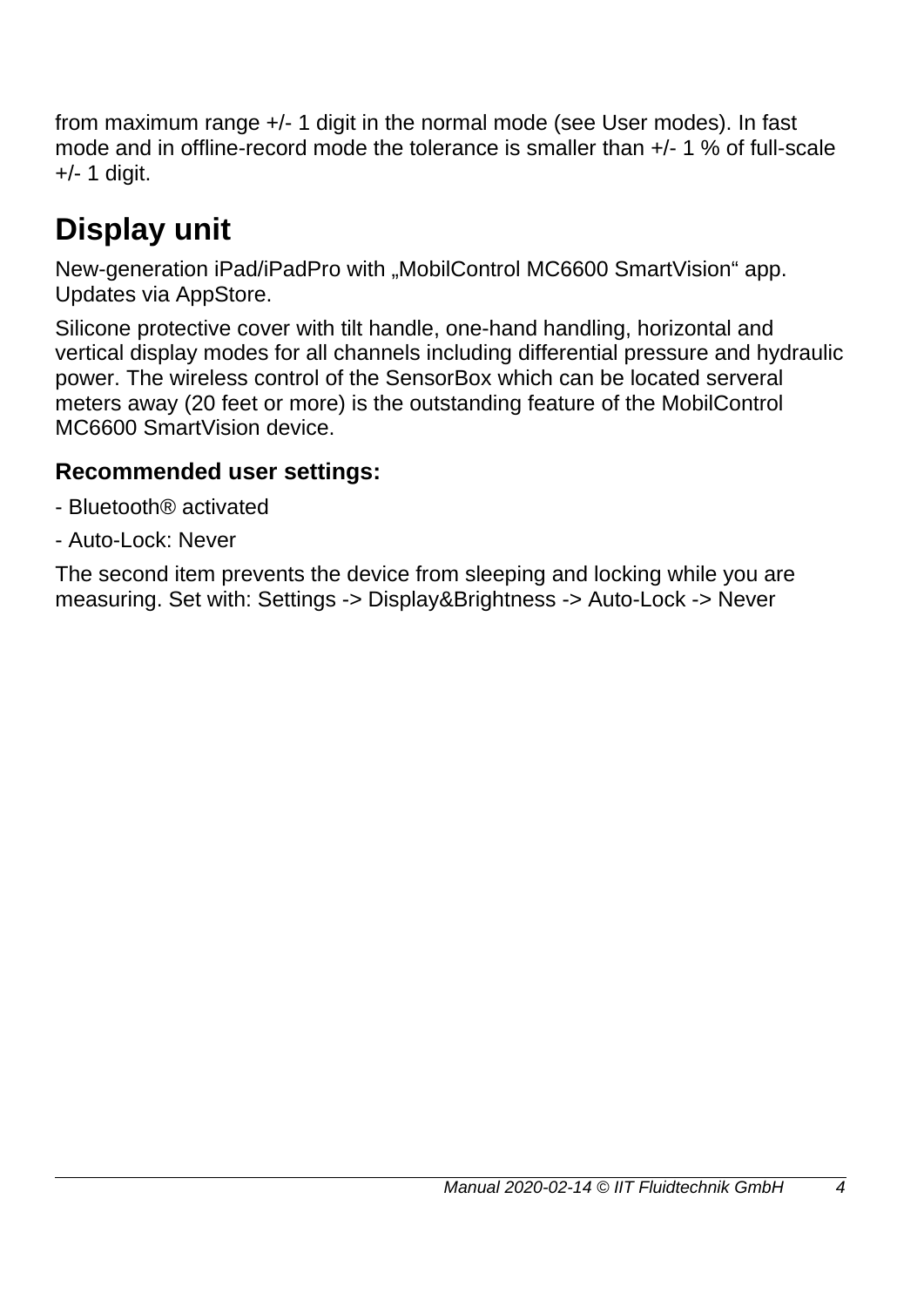# **MobilControl App**

This description presumes some knowledge about the handling of an iPad or iPhone.

Momentarily this section is not up-to-date and not translated completely.

### **Betriebsarten**

Normal Mode:



Current numeric reading, Min/Max reading with graphical representation of the recent 60 seconds.

Fast Mode:

| 2019-03-2711-43-27-NO NAME<br>MobilControl MC 6600 |              |             |                 |      |        |             |
|----------------------------------------------------|--------------|-------------|-----------------|------|--------|-------------|
| P1 250.0 bar 0.00/206.3                            |              |             |                 |      |        |             |
|                                                    |              |             | <b>ALCOHOL:</b> |      |        |             |
|                                                    |              |             |                 |      |        |             |
| P 15.6 bar dP 189.1 bar dt 457 ms                  |              |             |                 |      |        |             |
|                                                    |              |             |                 |      |        |             |
|                                                    |              |             |                 |      |        |             |
|                                                    | <b>START</b> | <b>STOP</b> | CLEAR           | SAVE | SCREEN | <b>BACK</b> |

Channels 1-3 are displayed with 1000 samples per second (1 kHz), maximum time 1 minute. Offline-Record Mode:

Will be described shortly.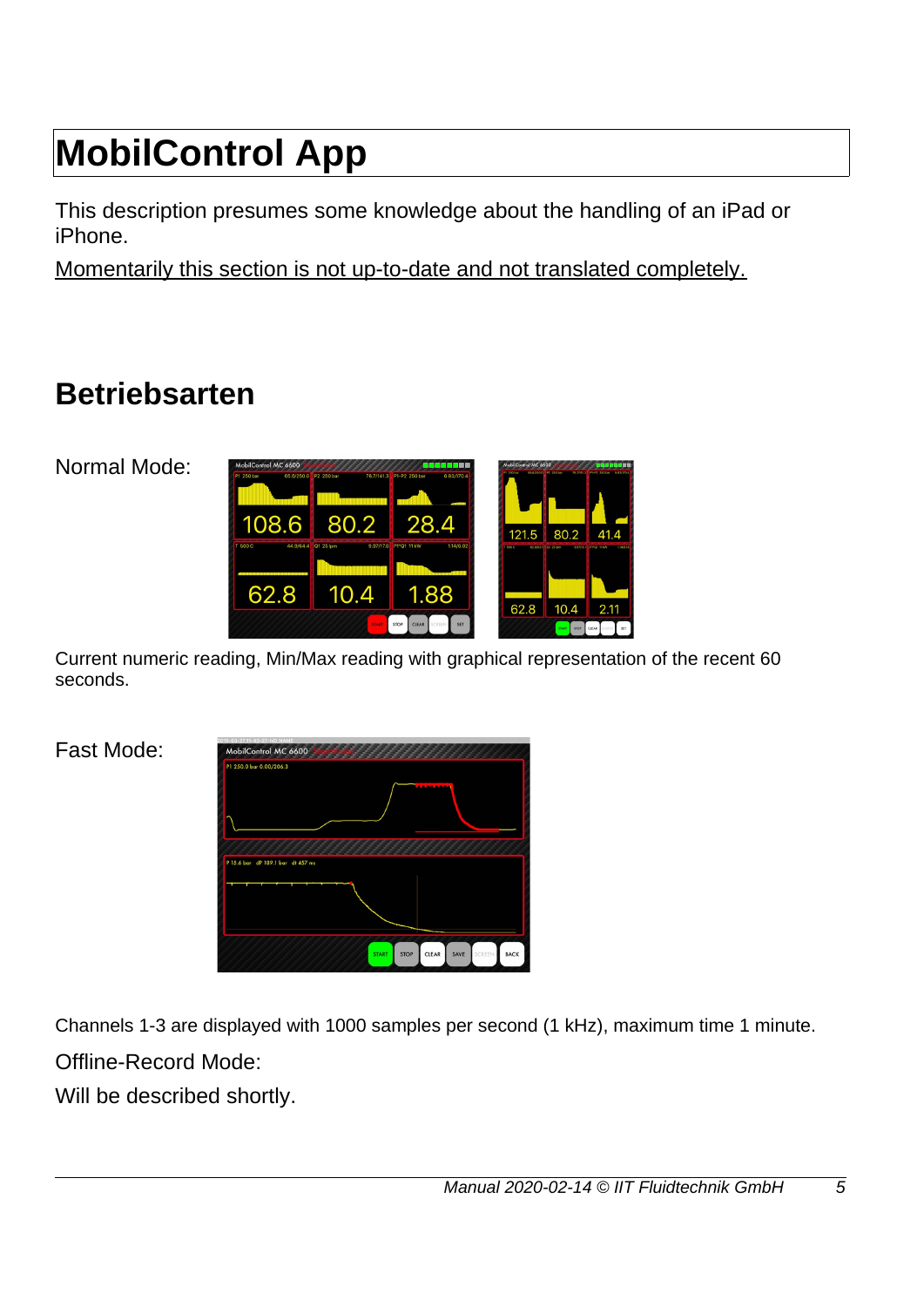### **Basic usage App/SensorBox**

In order to communicate with the SensorBox the iPad must establish a Bluetooth® connection first. Therefore the SensorBox must be powered and the iPad must have been prepared for the connection (settings/Bluetooth/on). Please leave this setting at the on position in order to minimize the time for establishing e new connection.

If you have problems with the Bluetooth connection, see the Appendix.

In order to prevent the iPad from going to sleep mode during a measurement session please follow the advice given in the section *Recommended user settings* above.

You should also take care that the SensorBox is not turned off while the app is running. Always terminate the app if it is not needed (click app's STOP button, double click iPad's *Home key,* and wipe app window out of the screen to the top).

### **Connect app withSensorBox**

Start the app by touching the symbol of the SmartVision app. On the screen the 6 channel display appears, the so-called normal mode.

The bars at the top right of the screen show the remaining battery capacity, All green means battery full, no green bars left means you should charge the SensorBox battery.

### **Meaning of the buttons**

All of the operating modes are available via the buttons described here, with one exception: The areas displaying the digital values of channels 1 to 3 (P1 to P3) allow you to change to the so-called *fast mode*. If you touch one of these areas you get into the fast mode of this paticular channel. See section "Fast Mode".

#### **SBOX**

Button color grey, touch to establish the Bluetooth connection.

Button color yellow, search for SensorBox.

Button color green, SensorBox connected.

Button color green, touch to start measuring, color changes to red.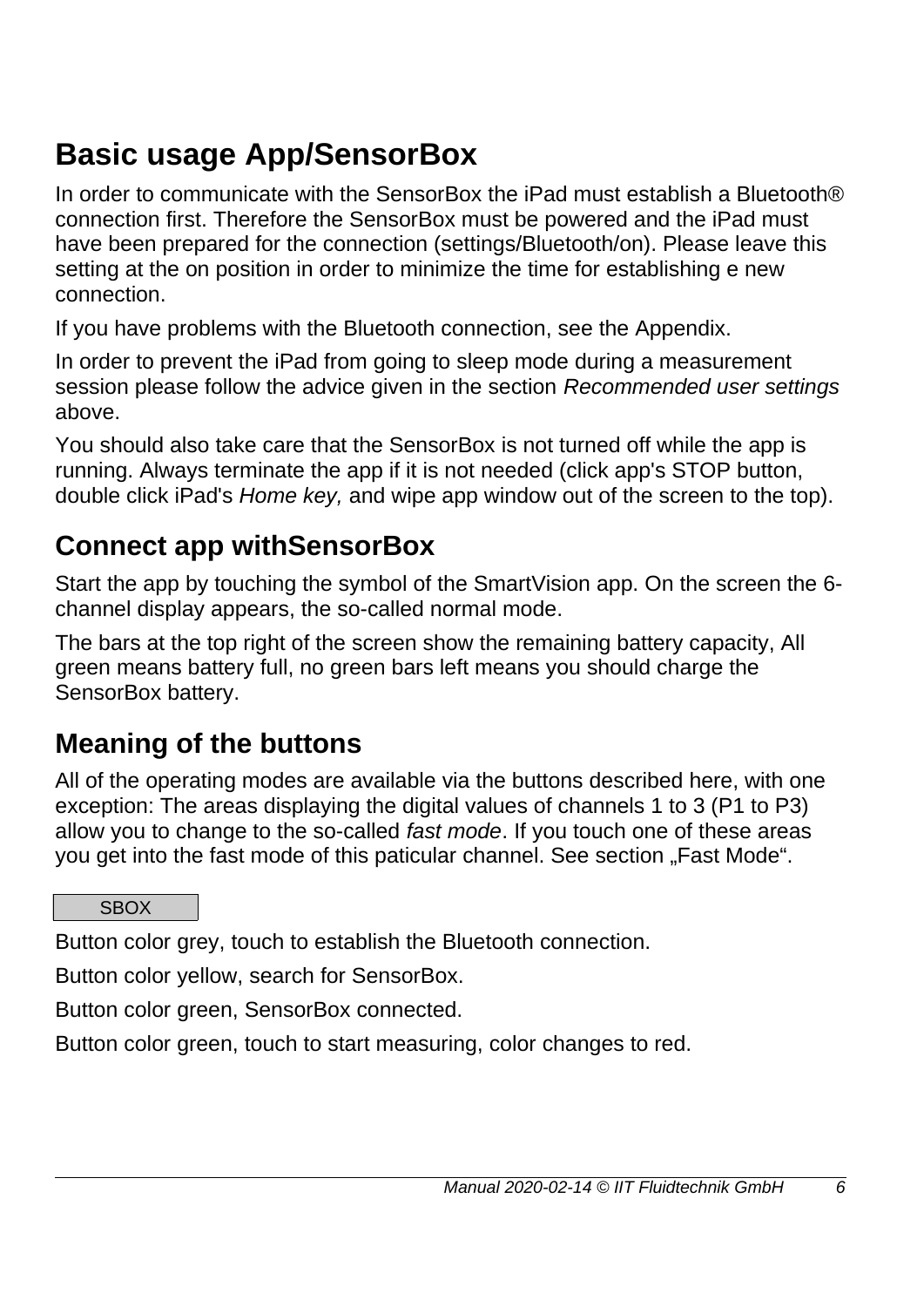#### **STOP**

Stops the measurement, freezes the display, reduces the power consumption drastically (therefore you should use STOP as soon as the measurement is not of any further interest). Changing to another mode or using the SET button is only possible if no measurement is running.

CLEAR

Clears the display.

#### **SCREEN**

Stores the current screen as image in the image folder of the iPad. You can share the images with iPad standard methods, for instance via e-mail, sms, or WhatsApp (e.g. send it to you office where you can make PDFs for customer reports).

**SET** 

Change to the SET page where you can configure the SensorBox. Please note that you can use the PC software for this task, as well.

BACK

This button exists on the SET page and on the fast mode pages. It brings you back to the normal mode. If in a subwindow of the SET page, it brings you back to the SET page.

### **Meaning of the buttons on the SET page**

**DEVICES** 

If more than one SensorBoxes are withing reach, you can select one for communication. Each SensorBox has an individual name (SVxxxx). The selection menu appears also if there are more than one SensorBoxes within reach after touching the START button.

RANGE

Range selection. After you have selected the appropriate ranges for your sensors, press SAVE to store the selection, wait until it changes to white and press BACK.

Each line corresponds with an individual channel. Pressing a range field and SAVE sends the selection to the SensorBox and the related normal mode area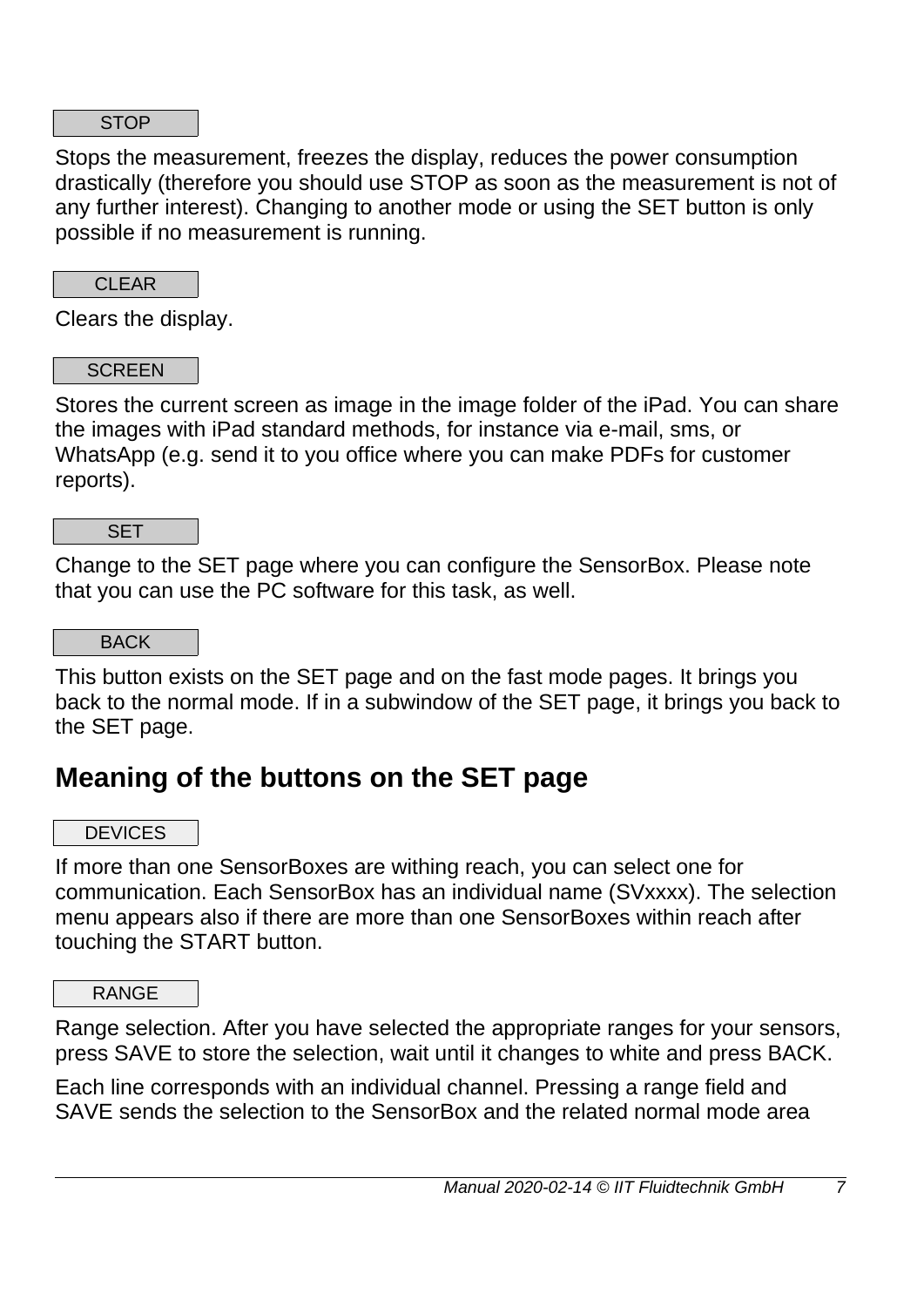will show the correct full-scale value. The appropriate sensors must be connected to the related inputs.

The setting is stored in the SensorBox, so you have to change the range setting only if you change to another sensor for a channel.

Durch Auswahl von P3/RANGE 1 wird das Fenster für Kanal P3 auf Differenzdruck-Darstellung (P1 minus P2) umgeschaltet. Wenn P2 kleiner als P1 ist, werden keine Werte angezeigt. P1 und P2 dürfen auf unterschiedliche Bereichsendwerte eingestellt sein, z. B. auf 60 bar und 10 bar. Ist Differenzdruck-Darstellung gewählt, kann P3 nicht mehr für den Fast-Mode verwendet werden.

Die Volumenstrombereiche von Q1 und Q2 sind mit allen drei Wertepaaren gekennzeichnet, damit eine eindeutige Zuordnung der entsprechenden Sensoren möglich ist.

Durch Auswahl von Q2/RANGE 3 wird das Fenster für Kanal Q2 auf die Darstellung der hydraulischen Leistung umgeschaltet. Sie wird mit P1\*Q1/600 (in kW) berechnet.

Q2/RANGE 4 und 5 wählen die Drehzahlmessung mit einem oder zwei Reflexmarken aus.

#### PROJECT

Tragen Sie hier einen Projektnamen ein (Kundenname, Auftragsnummer etc.). Er erscheint auf den mit SCREEN erstellten Bildern und auf Fotos, die mit dem CAMERA-Button erzeugt wurden.

#### **CAMERA**

Nimmt ein Foto auf und speichert es im Foto-Ordner ab. Der Projektname, falls eingetragen, ist eingeblendet.

#### INFO

Zeigt Kontaktangaben des Herstellers / App-Entwicklung / Versions-Nummer und Enthält die digitale Bedienungsanleitung.

#### LPM CONFIG

(wird vom Hersteller vorgenommen)

Konfiguration der Volumenstromturbinen. Wird beim Hersteller für die mitgelieferten Sensoren eingetragen. Der Endbenutzer sollte sich im Klaren sein,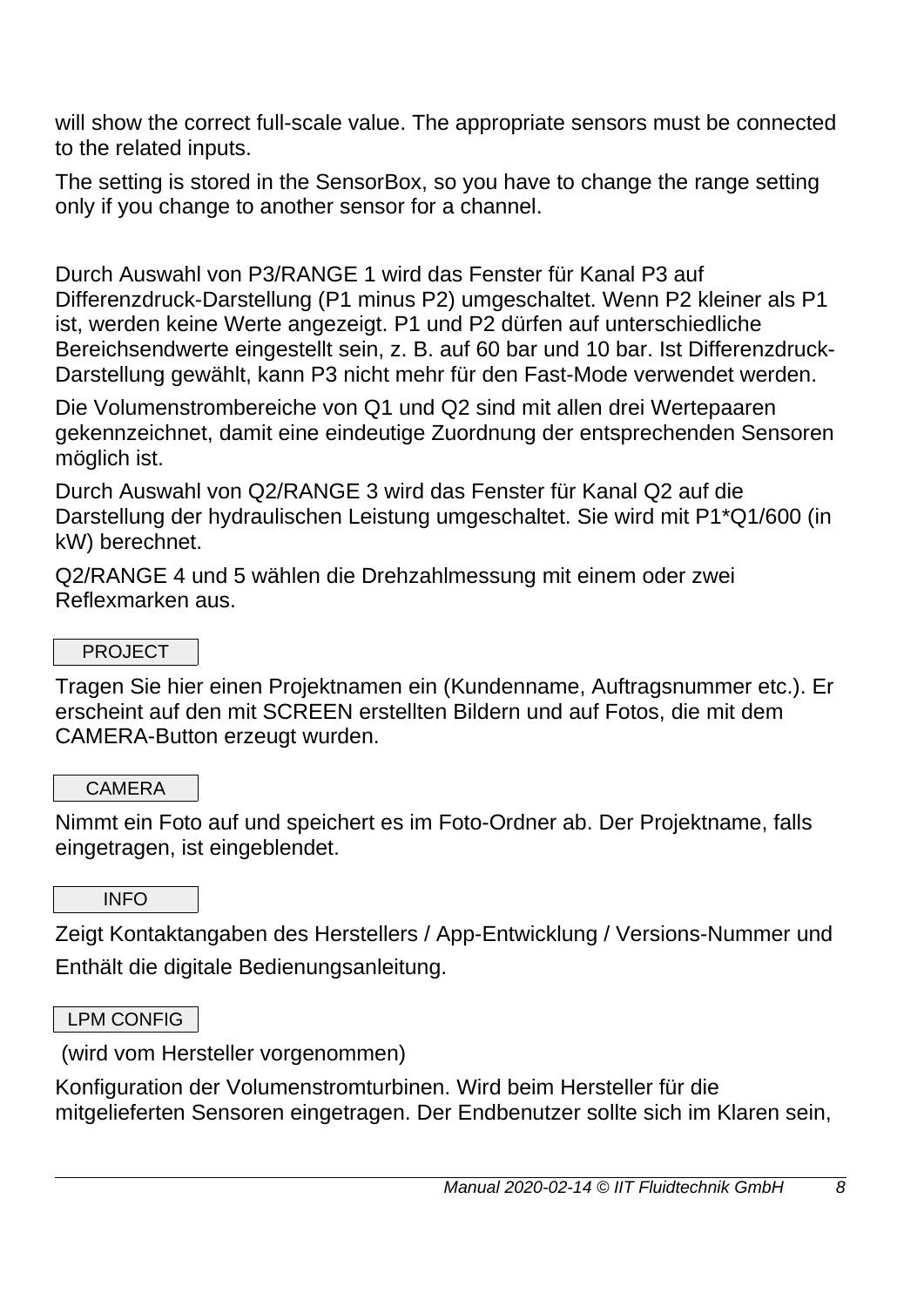dass er mit fehlerhaften Einträgen die Volumenstrommessung unbrauchbar machen kann.

Für die Kanäle Q1 und Q2 können 5 + 2 unterschiedliche Turbinen konfiguriert werden (Q11..Q15 und Q21..Q22). Die drei Wertepaare auf dem Typenschild der Turbine werden in der Reihenfolge, in der sie auf der Messturbine aufgedruckt sind, in die jeweilige Zeile eingegeben. Danach Button UPDATE am Ende dieser Zeile und BACK betätigen.

Nach der korrekten Konfigurierung stehen unter RANGE die entsprechenden Bereiche zur Verfügung.

CALIBRATE

(wird vom Hersteller vorgenommen)

Kalibriert die Kanäle P1 bis P3.

Der Endbenutzer sollte sich im Klaren sein, dass er damit die Druckmessung der Kanäle P1 bis P3 unbrauchbar machen kann.

Falls diese Betriebsart benutzt wird, dürfen vor dem Drücken des CALIBRATE-Buttons keine Sensoren an P1 bis P3 angeschlossen sein.

### **Fast-Mode**



Die Kanäle P1 bis P3 können bis zu eine Minute lang mit 1000 Messungen pro Sekunde aufzeichnen. Um in den so genannten Fast-Mode zu gelangen, tippen Sie in der 6-Kanal-Darstellung in den Digitalwert-Bereich des jeweiligen Kanals.

Starten Sie die Messung mit START und beenden Sie sie mit STOP. Nach einer Minute stoppt die Messung automatisch.

Das obere Fenster enthält die Gesamtdarstellung des Signals und die Min/Max-Werte. Das untere Fenster dient zur genaueren Untersuchung des Signalverlaufs an einer bestimmten Stelle.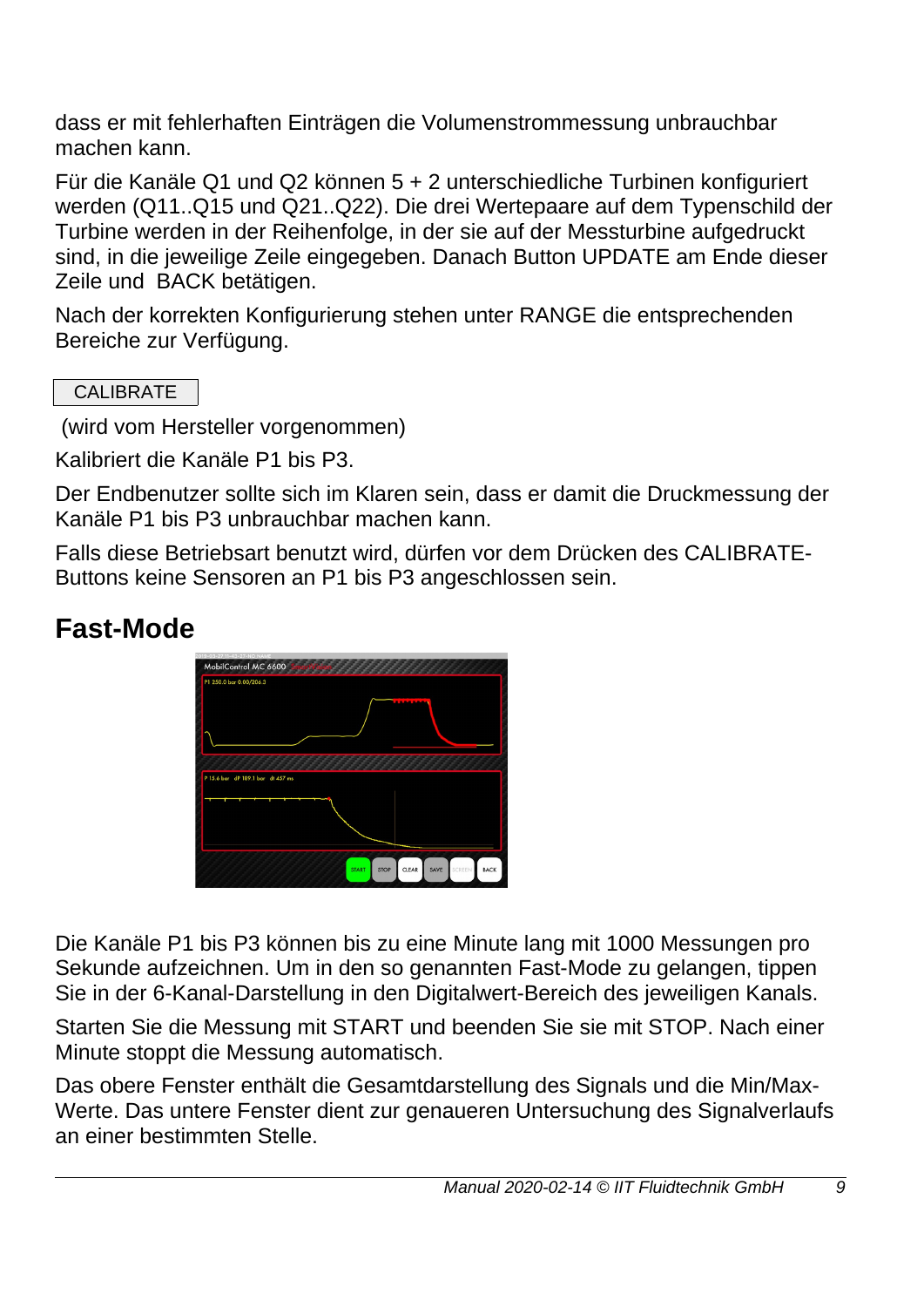Ist die Messung fertig, dann tippen Sie im oberen Fenster auf eine Stelle, die Sie besonders interessiert. Ein Abschnitt von 2 Sekunden Dauer wird dann oben rot markiert und im unteren Fenster erscheint genau dieser Signalabschnitt.

Beim ersten Antippen einer Stelle im unteren Fenster setzen Sie einen Referenzpunkt auf der Kurve. Beim nächsten Antippen definieren Sie den Messpunkt. Der Text links oben zeigt Ihnen nun die Zeit- und Druckdifferenz zwischen beiden Punkten. Bei weiterem Antippen entsteht ein neuer Messpunkt und der alte Messpunkt wird zum Referenzpunkt.

Mit zwei Fingern, wie bei iPad und iPhone üblich, lässt sich die Darstellung vergrößern, so dass im Fenster ein Bereich von weniger als 2 Sekunden zu sehen ist.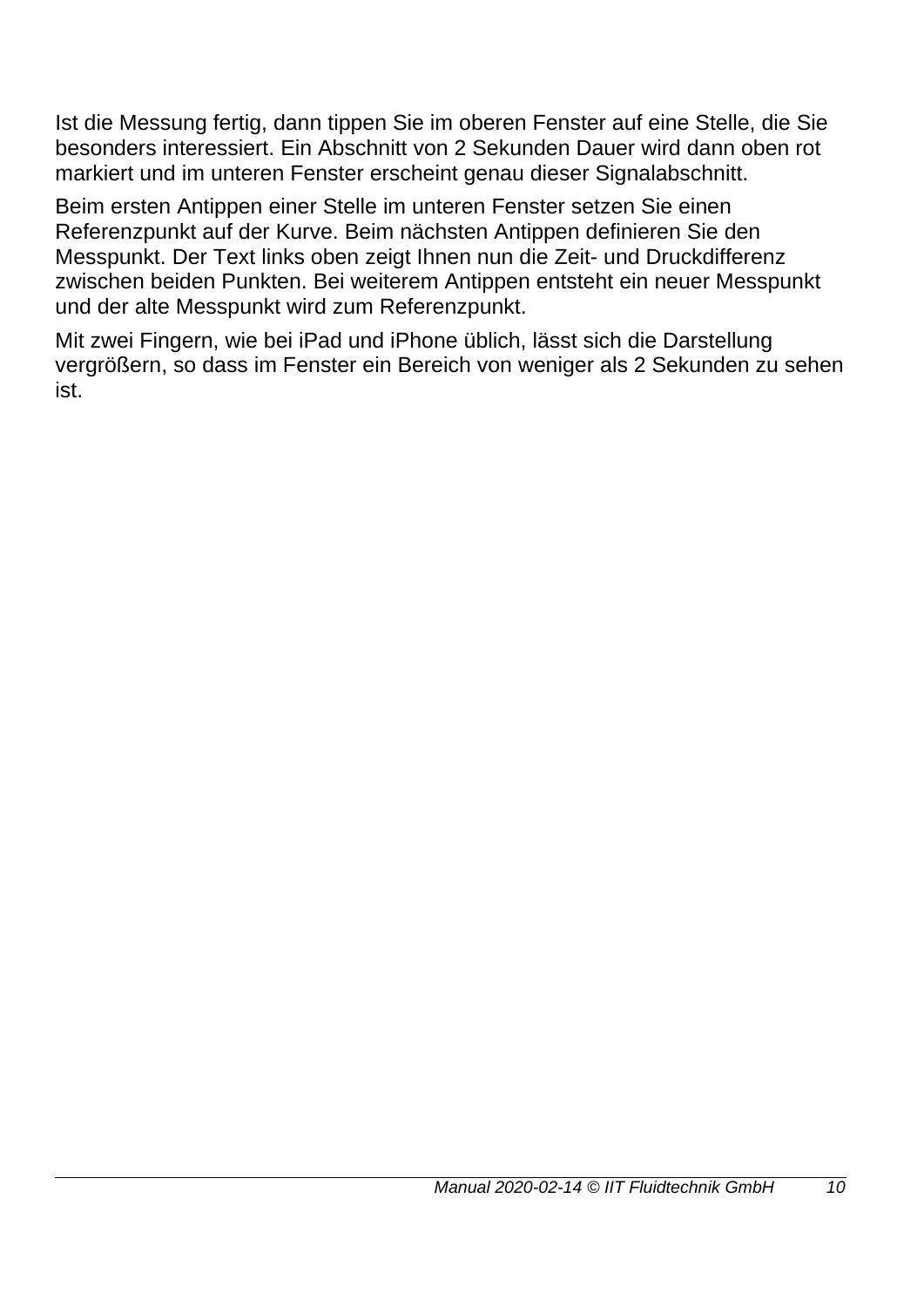## **PC-Software**

As an alternative to the iPad the SensorBox can be controlled with the PCprogram

*mc6600-control.py*

which is available for Windows 10/64 Bit and (on request) for Linux.

The program *mc6600-doctool.exe*

is used for analyzing and preparing inspection protocols.

Both programs are open-source, which means you can use or change them for your own purposes. This allows you to integrate the SensorBox in your IT own structure, e.g. controlling automated test systems.

The program mc6600-control.py has been developed in Python 3. The necessary Python interpreter comes with the SensorBox and is subject to the license terms stored in the program folder.

mc6600-doctool has been developed with the open-source version of Qt5. For this program is also a Linux version available on request. The license terms can be found here

<https://www.qt.io/>

The software can be downloaded from the suppliers web site [http://www.iitfluid.com/.](http://www.iitfluid.com/)

There you will also find a video, containing a short tutorial (see Sensoren & Systeme).

The software can be executed from an USB stick without installing it on the PC. That means, the service guy can take measurements from a foreign PC without changing anything on this PC. Sample data are stored on the stick and can be taken home without Internet connection.

#### **Please read the related section in the Appendix.**

*Please note that the PC software is open-source. It is not part of the MC6600 product and there is no guarantee for it. You find the license terms in the file COPYING.*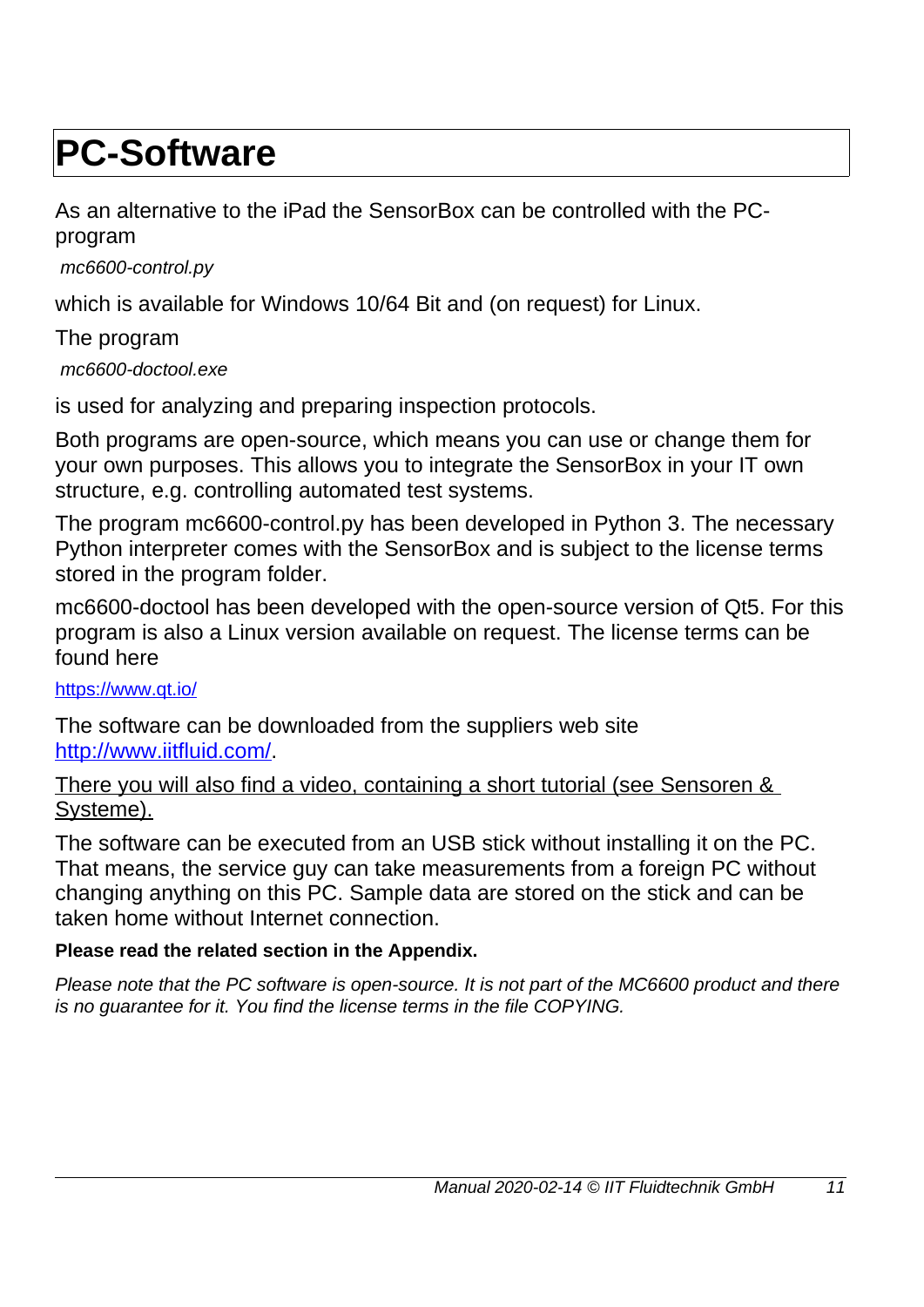### **Execute mc6600-control from harddisk**

The SensorBox can be used in simulation mode, which delivers test signals on all of the channels without sensors. Volume flow channels must be configured before they can deliver (simulated) values.

The program mc6600-control can be started in simulation mode with a special command line option. The shortcut and the batch file with "simulation" in their names do exactly this.

### **Execute mc6600-control from usb stick**

If you want to execute the program from an USB stick, install it on the stick as described in the Appendix. Insert the stick into an USB connector and navigate with the Explorer to the base directory of the stick (e.g. D:) and then to the subdirectory

mc6600

Then double click on one of the batch files "start-...". Do not use the predefined shortcuts if you execute the programs from the stick, as they start the program from you Documents folder.

### **Program usage**

The program depends on a stable Bluetooth connection with the SensorBox. If that is not the case it can crash, so that it can be terminated only with the task manager (Ctrl-Alt del) in the worst case. Therefore please make sure the SensorBox is always located within 20 feet from the PC.

The Bluetooth dongle delivered with the SensorBox connects automatically with the Box as soon as both are powerd on, provided the Box is not yet connected to another device (e.g. iPad). The pairing between the dongle and its individual SensorBox has been done in the factory. Therefore please don't try to send commands to the Dongle with programs other than the ones mentioned in this manual.

Please don't delete or rename files in the program folder (apart from the case mentioned in the Appendix).

### **User directories**

There are three directories in the program folder which contain user data:

*data*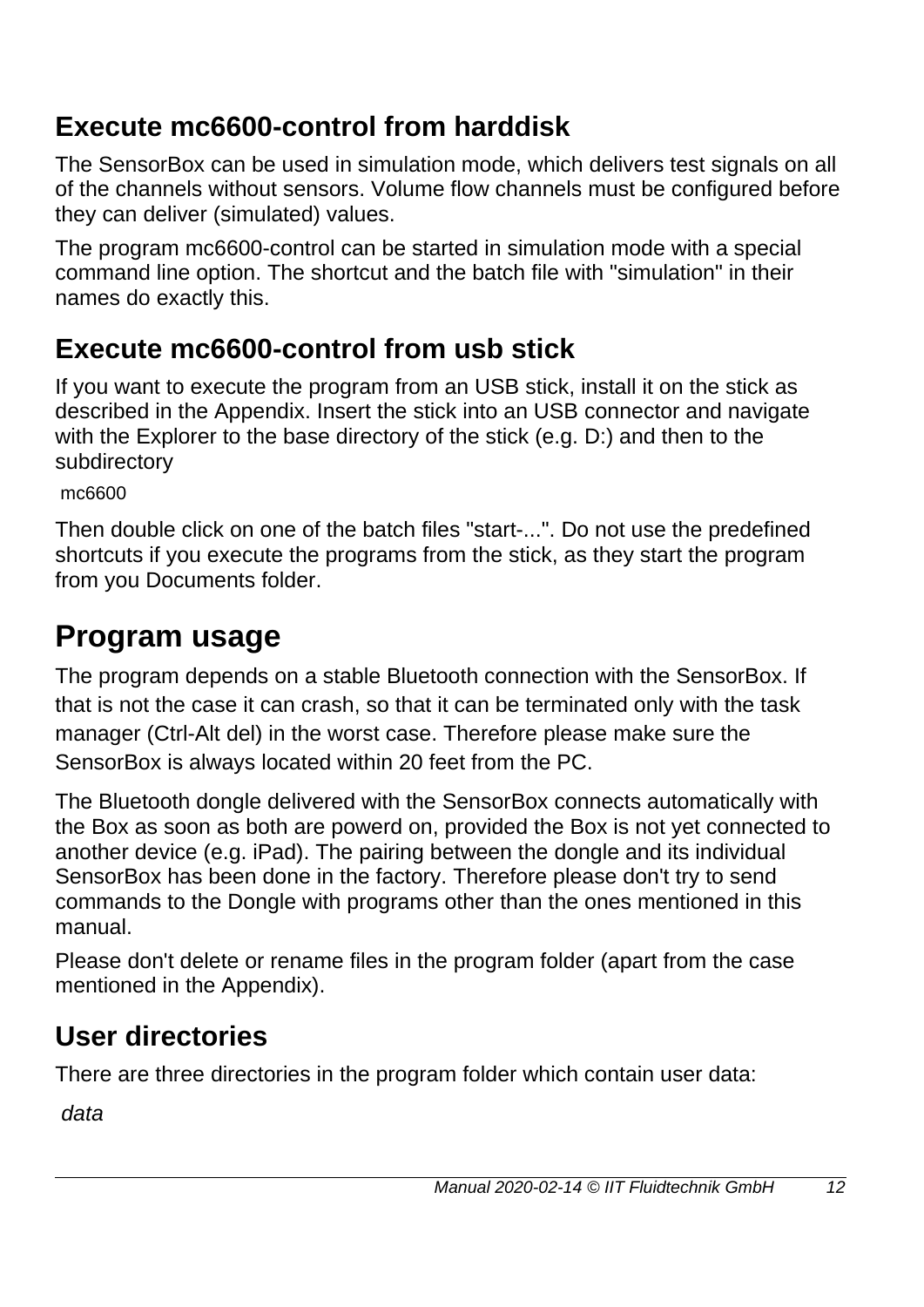contains test curves and is used for saving and loading signal data recorded with the SensorBox. These data are stored as comma-separated lists which can be imported to Excel sheets.

*pdf*

contains pdf files created with mc6600-doctool.

*templates*

contains templates for inspection protocols which can be created with the mc6600-doctool.

### **Explanation of program functions**

In the following boxes represent program buttons: grey background relates to the main window, white background relates to sub-windows.

**Start** 

All of the channels are sampled and displayed once a second. The lines under the channel reading show: channel name, full-scale value, min/max value since Start has been pressed.

Stop

Sampling is stopped.

Clear

Readings are deleted from the display. After ranges have been changed in *Set* this button updates the channel/full-scale display.

Set

#### **Range selection**

In the Set dialog you can choose the range for each channel (click SET field) which is related to the connected sensor.

Range-Save

Store the settings in the SensorBox.

General remark: The SensorBox remembers all of the settings done with the control program. That means, it can be controlled with any computer without loosing information.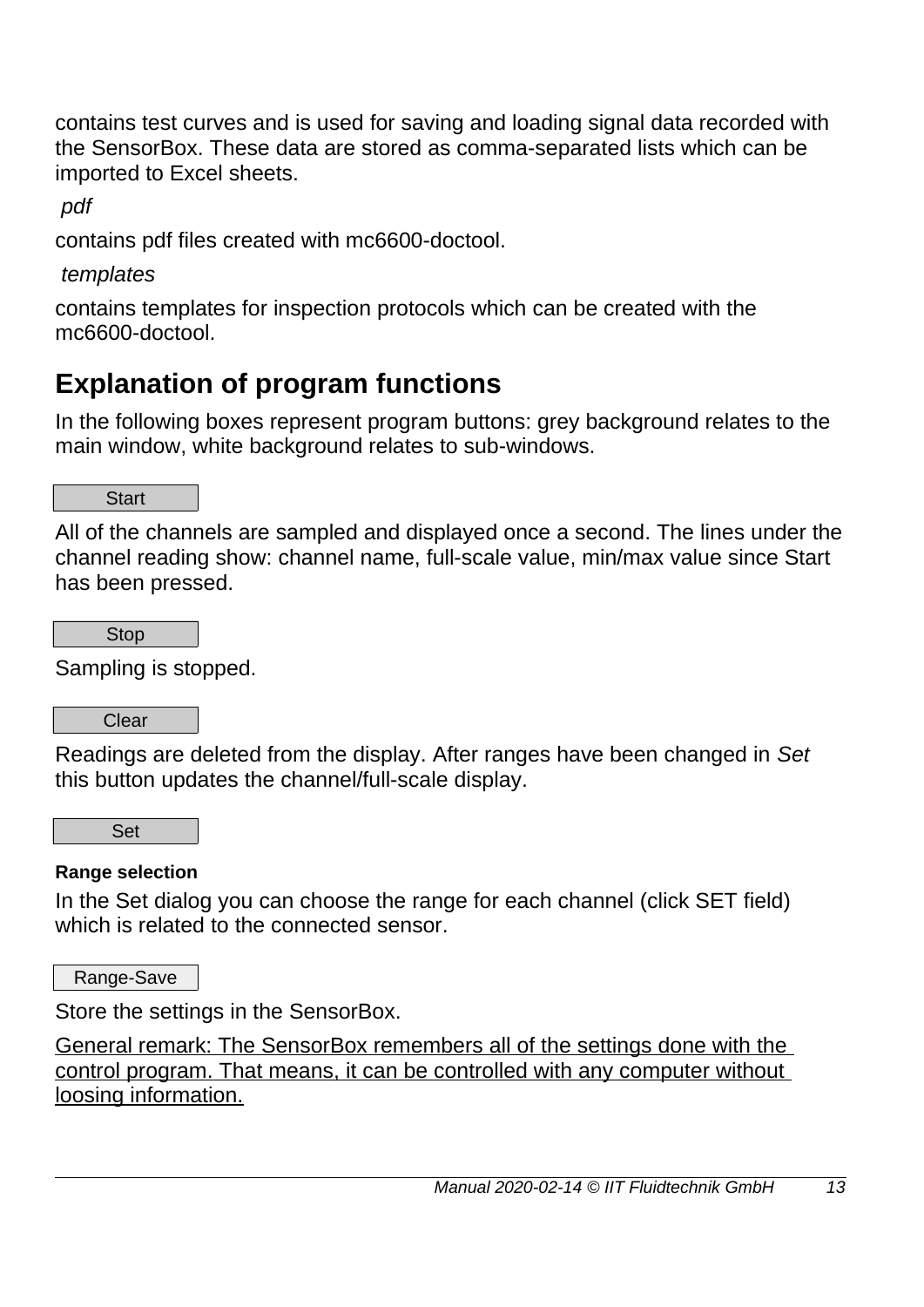#### **Adjust full-scale values and units**

Range-Reset

Sets the full-scale/value pairs shown in the upper section of the Set window to their default values.

If you use sensors calibrated for other units, you can enter the respective fullscale value and the unit to the appropriate field. The following rules apply:

- units can be 1 to 3 characters long
- maximum full-scale value 9999

- the full-scale values of the first four channels (P1..P4) must be identical to the values the connected sensors deliver at 20 mA.

The full-scale values of channels 5 and 6 designate the scaling of the normalmode graphics in the iPad app. The graphics will be cut off at this value, but the digital dispay still shows greater values.

The field for the pressure difference P1-P2 is set automatically depending on the selected range for P1. Full-scale value and unit are taken from P1. As the condition P1 >= P2 applies, the pressure difference cannot be greater than the full-scale value of P1.

The full-scale value of the hydraulic power field *P1\*P5* is calculated from the selected ranges for P1 and P5, and it depends on the unit in the *P1\*P5* field. The value ist rounded to the next integer (or one decimal if smaller than 1):

 If you change the entry in the *P1\*P5* field, please make sure that there are a value and a unit in the field, otherwise the change has no effect.

When the hydraulic power is selected in P6 you will get meaningful results only if:

- P1 ranges are in bar or psi (can be mixed)

- P5 volume flow ranges are in lpm (liter per minute) or gpm (US galone per minute)

If P1\*P5 is set to *kW* or *hp* or *HP* (horse power), you will get the reading in the chosen unit, no matter if you use bar, psi, lpm or gpm sensors.

Please keep in mind that the exact spelling of the units is essential (not Bar or Psi for instance).

Differential pressure will be displayed correctly only if P1 and P2 are set both to bar or psi. P1 must be greater than P2, but the ranges can be set to different fullscale values.

#### **Enter characteristics of volume flow sensors**

There are seven ranges for volume flow sensors in the channels P5 and P6.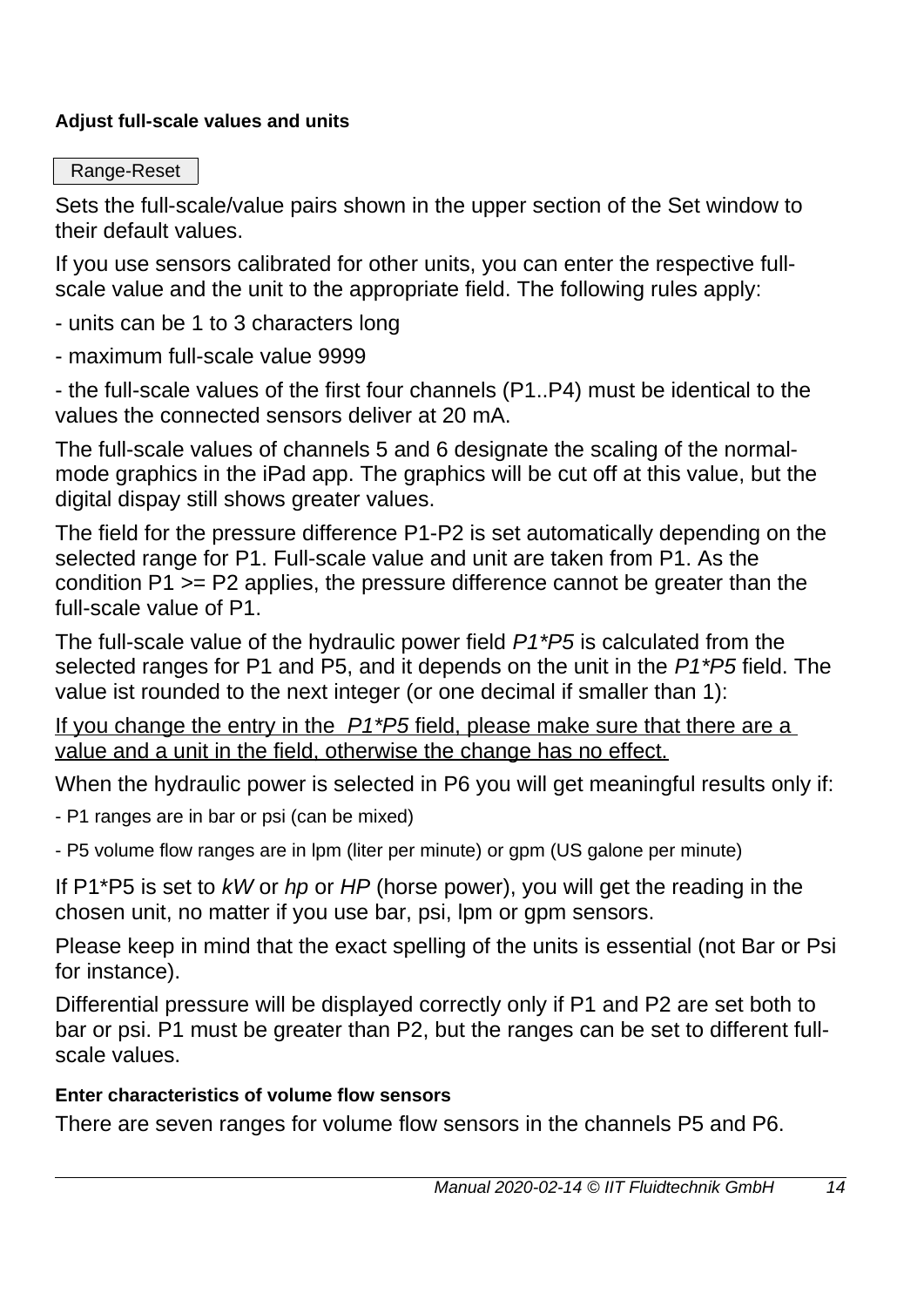In order to store the characteristics of these sensors in the SensorBox enter the frequency/flow pairs (which are normally printed on the sensor) into the appropriate line and click

Save

on the right of the line. Each number is separated from the following number by a blank character (more than one blanks allowed).

Value pairs must be entered in the order "highest frequency first".

Back

Back to the main window.

Record

Start a SensorBox recording in offline mode. After this action you can quit the window or the program.

Please make sure the SensorBox doesn't switch off due to weak batteries. We recommend to use the external power supply for this operation mode, as a recording can take up to some days.

The green LED shows the current operating mode of the SensorBox.

- blink rate 3-times per second: wait for command
- blink rate 5-times per second: offline recording started but trigger threshold not reached yet
- permanent light: recording or data transfer active

As soon as the recording has finished, the SensorBox can be switched off. The data are permanently stored until a new recording will be started (or in case of weak batteries).

A running recording can be interrupted with the Stop button or by switching off the SensorBox. Data collected before the interruption can be fetched with the transfer function (Transfer button), provided at least 1000 samples have been stored.

#### **Recording parameters**

Before starting a recording you have to adjust the recording parameters:

*Trigger Conditions:* Channel selects the trigger channel, threshold sets the threshold where you want the recording to start (in percent of the full-scale value of the recording channel). Egde pos means, recording is triggered as soon as the trigger signal becomes greater than the threshold (Edge neg means the opposite).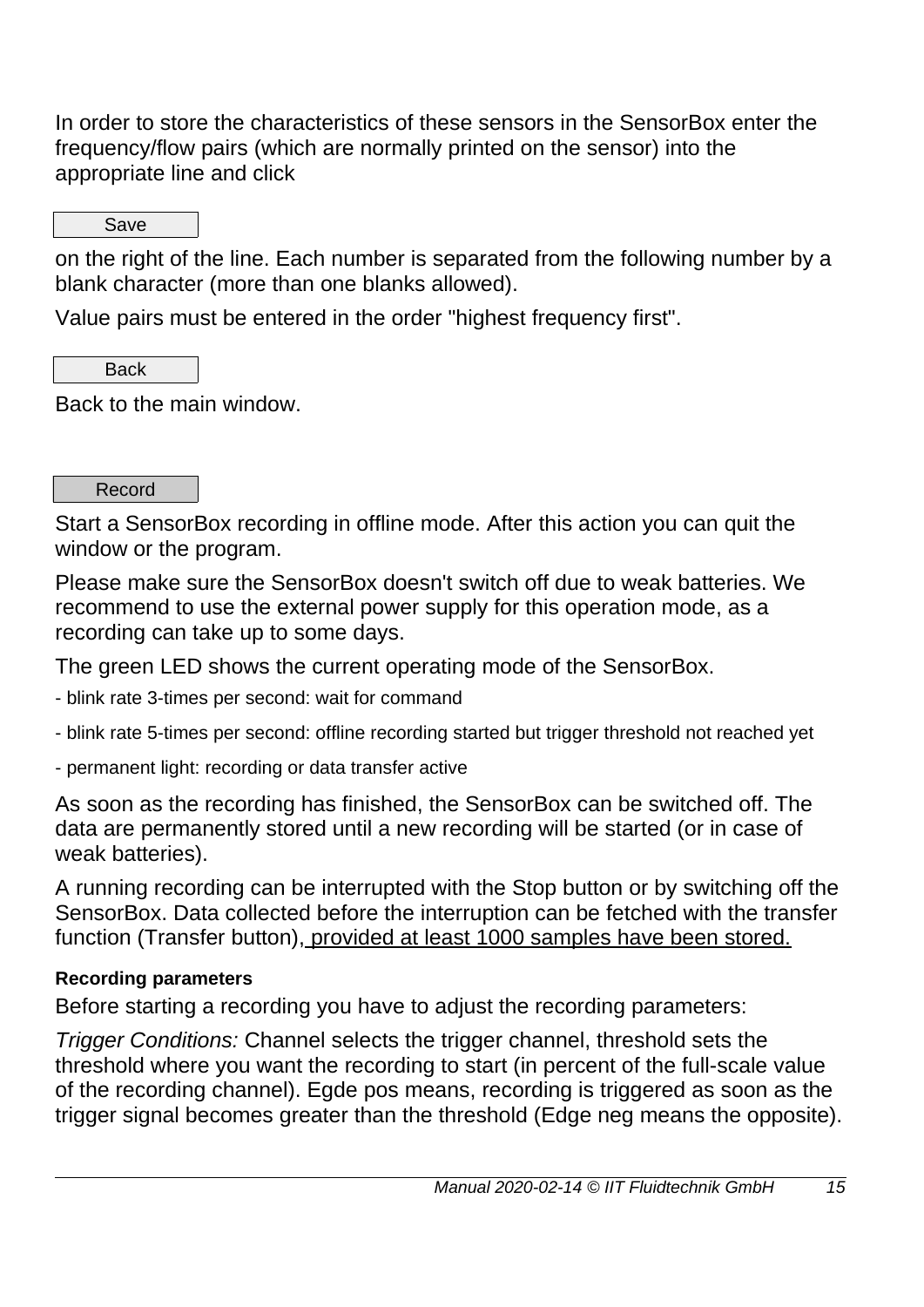You can trigger with any of the first four channels and record them. Click P1 to P4 as you wish with the following restriction:

*- You can select one, two, or four channels (not three).*

*Timing:* With "Nr of Samples" you choose how many samples will be recorded. "Time Base" defines the sample interval. "Duration" shows the recording time.

If you select 1 ms and four channels, the recording can take up to 1 minute. This extends to 2 or 4 minutes if you record only two channels or one. According to these parameters the recording time can get very very long if you choose the maximum time base of 10 seconds.

Analyze

This button opens the Analyze window.

#### **Transfer**

Reads last recording from the SensorBox.

The program might run on Windows prior to version 10. In this case the proper driver for the USB-serial adapter (FTDI) might have to be installed.

Depending on the speed of the PC and the environment conditions (distance to SensorBox, radio interference, etc.) the transfer speed can vary. The default speed of the program is relatively low in order to reduce errors . With this setting a recording of 4 channels, 1 ms sample interval, 1 minute, is transfered in about 2:10 minutes. This can be reduced to 1:10 minutes, if you are willing to take the risk of interrupted transfers (see "Command line options" in the Appendix).

#### *Right mouse button*

Click the graphics field with the RIGHT mouse key and the P1-P4 values along with the trigger time and the cursor time are displayed.

As the ranges of the recorded channels can be different, the y axis shows the percent-value of the respective full-scale. The numeric representation of the signals at cursor time show the real values according to the selected ranges.

Save

Saves the offline recording as file in csv format (which can be read by Excel).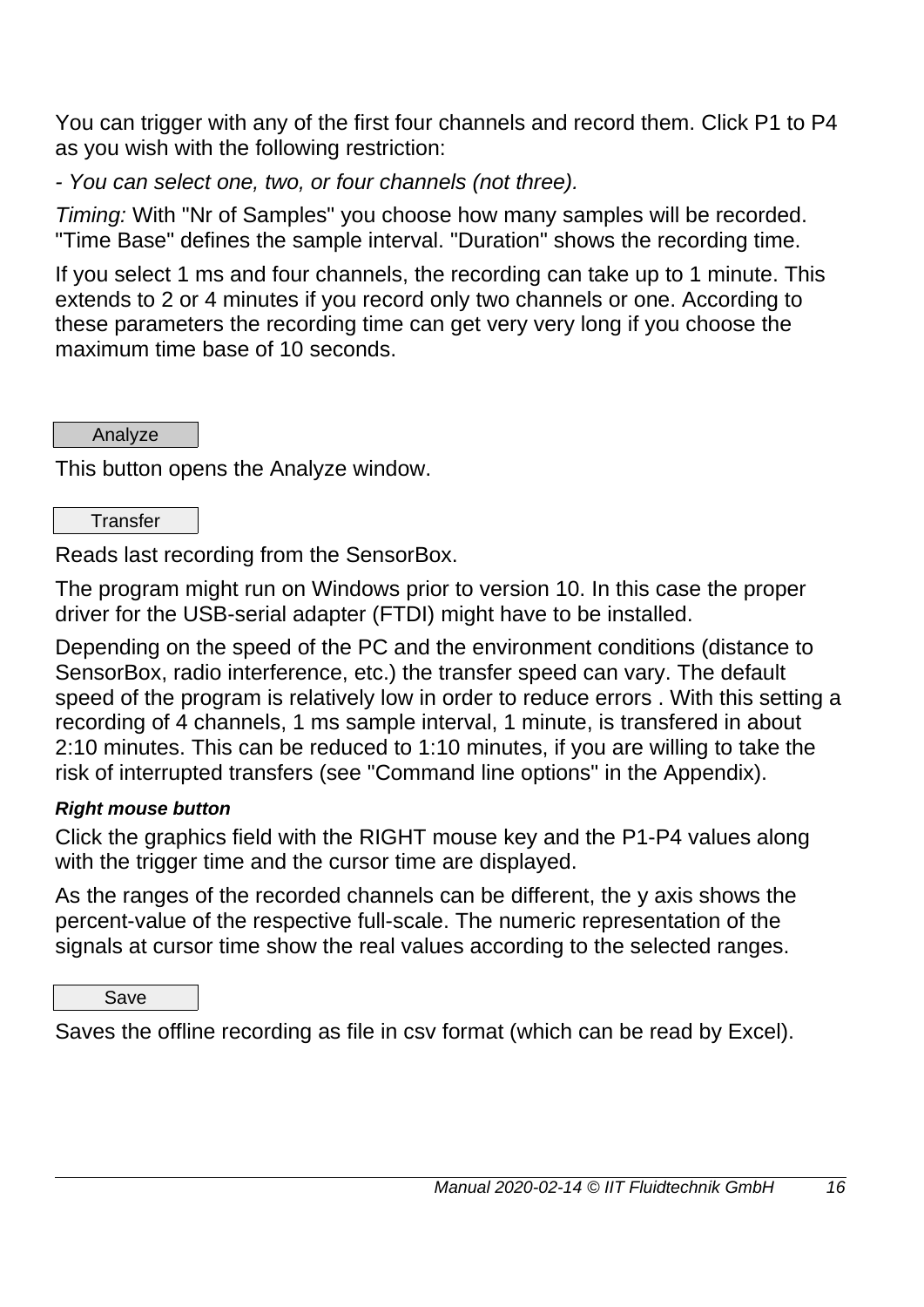Load

Loads a previously stored csv file into the graphics field. The iPad app for controlling the SensorBox generates files in the same format.

#### **Control elements on the lower left border of the program window**

Here you can activate and deactivate pan and zoom functions for the graphics window with the left mouse button. And you can save the whole grahics window as image.

When you save or load files the file name remains on the lower left corner. You can use meaningful names which relate to you current project.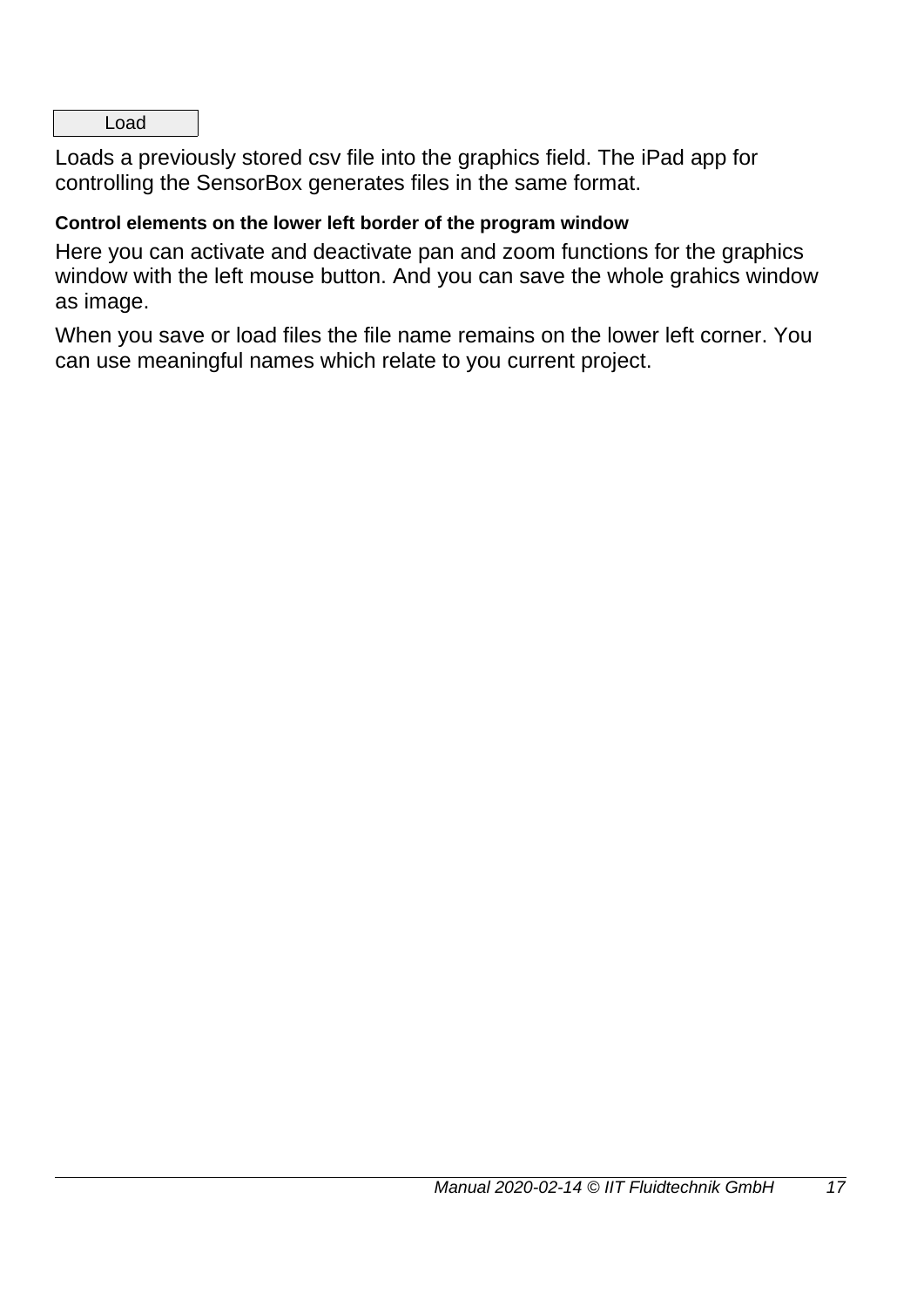# **Inspection protocols with mc6600-doctool**

See also *Install mc6600 software* in the Appendix.

Start the program *mc6600-doctool* by double clicking the shortcut as explained in the previous chapter or the *start-doctool* batch file, in case you want to work on the usb stick.

### **Program usage**

After starting the program you see the document area on the left (text editor), above the icons for working with the text editor, on the right the diagram area, and below the main usage area.

#### LoadDiag

With this button you can load a signal file (fetched from the SensorBox with mc6600-control /Analyze /Transfer) into the diagram area. You can zoom in by dragging over an area with the left mouse button. The two symbolic buttons above the "Quit" button reset the 100-% view or fit the curves into the window (WindowFit).

The x axis shows the number of samples and the y axis shows the amplitudes of the curves in percent of their full-scale value.

#### **Set cursor marks**

You can set a cursor mark by clicking with the RIGHT mouse button into the diagram area. This mark displays the real values of the curve amplitudes above the diagram. Clear the marks with the left mouse button or when changing the displayed area.

#### **Legend**

If the checkbox *legend* is checked, a legend field is inserted into the diagram.

#### LoadTempl

This buttons and SaveTempl load and save text files which are used as templates for inspection protocols. You can format the text by means of the task bar above the document area (select text by dragging over it with the left mouse button, then click an element on the task bar).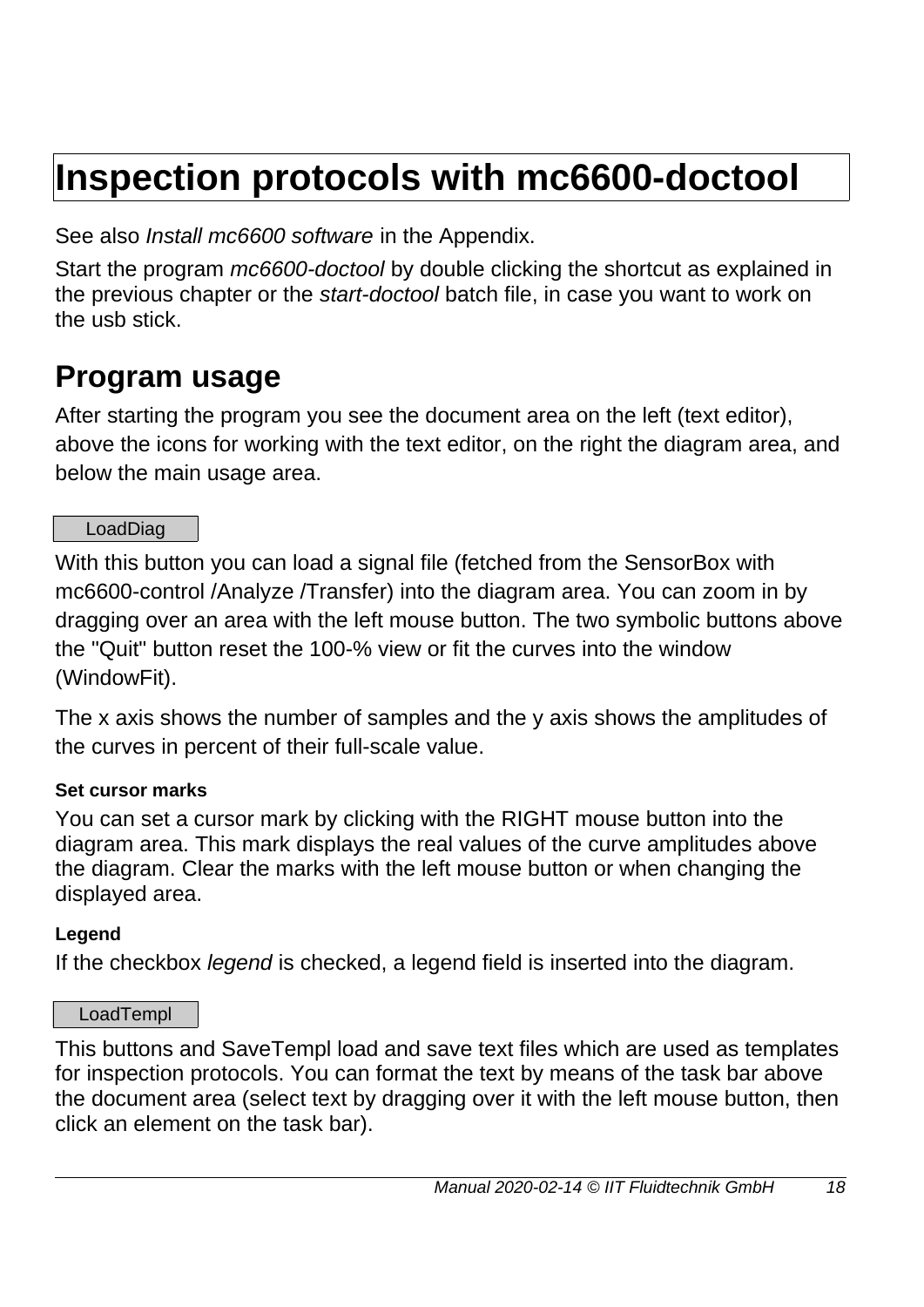#### **Insert image into document**

Image files (png, jpg, jpeg) stored in the work folder *templates* can be inserted into a template file by clicking on the left element in the task bar. In case you load an image from a directoy other than the work directory, the image is first copied to the work directory and then loaded from there. The reason is, that the text file contains only links to images and we want to have the image files in the same directory.

#### PDF<-Diag

Clicking this button inserts the current diagram into the document at the cursor location. You can vary width and height within reasonable limits by changing the values of the WxH spin boxes. Diagrams or images can be deleted, copied or aligned like ordinary characters.

ATTENTION: Diagrams are not stored with the template files.

#### SavePDF

The SavePDF button generates a PDF file from the current text file (inspection protocol).

#### **Work flow**

Alle these functions lead to the following work flow:

LoadDiag -> right mouse button (set cursor mark) ...change displayed area .. set cursor mark .. -> LoadTempl -> PDF<-Diag -> insert more diagrams into text file -> SavePDF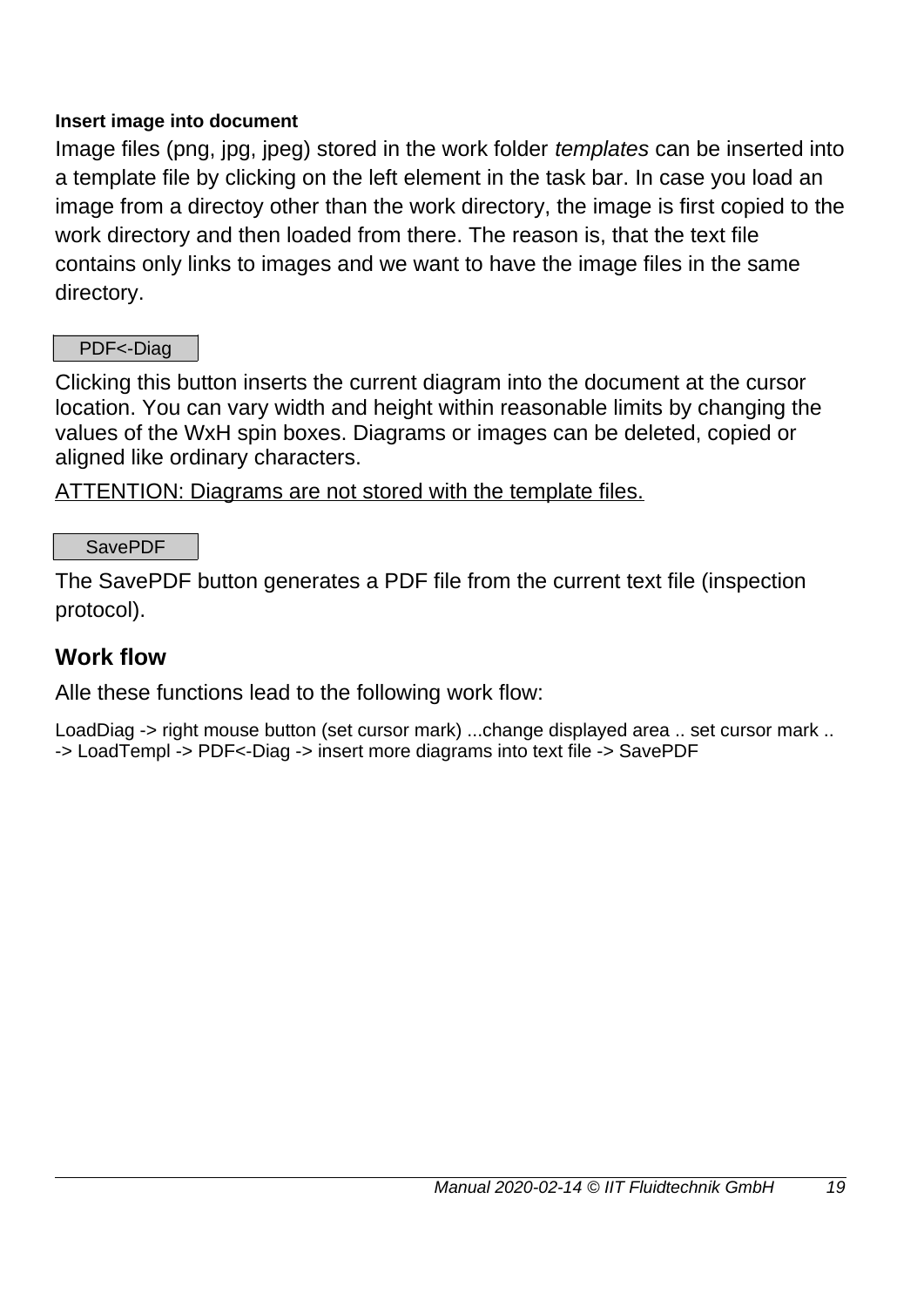# **Appendix**

### **Install mc6600 software**

If the python programs don't run after the installation described below, you might have to install the appropriate udate for you computer from this website:

https://support.microsoft.com/de-de/help/2999226/update-for-universal-c-runtime-in-windows

Please see also possible instructions on the IIT download site (readme.txt).

Download the installation file mc6600-xxx-install.exe from the IIT website, double click it and follow the instructions.

Now there are the two folders *mc6600* and *WPy64-3760* in the destination folder.

You can start the programs by double clicking one of the shortcuts in *mc6600*: mc6600 control

mc6600 control simulation

mc6600 doctool

or by using the shortcuts on the desktop if you have checked the related box during installation.

### **USB-Stick**

In order to configure a stick for this task, run the downloaded installation file and choose the usb-stick path (e.g. D:\) as destination folder. Do not check the "shortcut box". Use the batch files "start-..." for starting the programs (not the shortcuts). If you install the software this way, there is no conflict with an already installed version on the harddisk and nothing is installed on the PC.

### **Command line options (for experts)**

The program *mc6600-control.py* can be called with several command line options. The option -h lists the choices.

You can also have a look at the batch files *start-..* where you will find more information.

### **Bluetooth® connection with iPad klappt not working**

If the Bluetooth connection with the iPad doesn't work anymore, even if you terminate the app and restart the SensorBox, please execute the following instructions: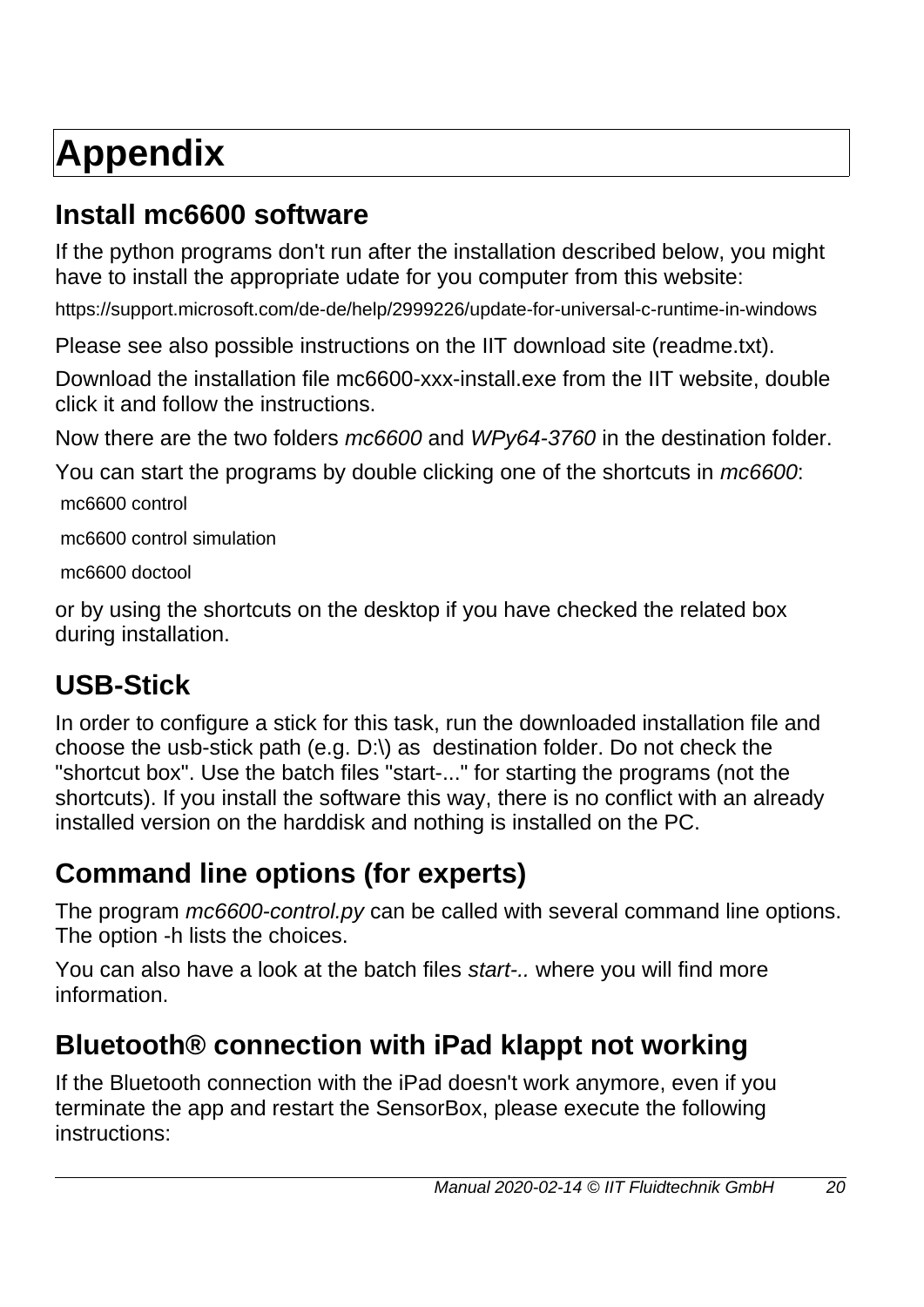Deactivate Bluetooth in the iPad settings.

Start the app.

Choose "settings" from the appearing message box.

Change Bluetooth switch to ON,

Change to MobilControl app and press SBOX.

### **Bluetooth®-with PC not working**

The program mc6600-control.py presumes that the SensorBox and the Bluetooth dongle both are powered up.

Dongle and SensorBox have been paired at the factory.

After beeing started the program sends a SensorBox command via all of the available COM ports. As soon as there is an answer, the respective COM port is chosen for communication.

If after the program start a window appears, saying "No SensorBox found...", then please check the following:

- SensorBox on (you might want to switch it off and on),
- Bluetooth dongle inserted,
- more than one program instance running,
- SensorBox already connected with another device (e.g. iPad).

If you have no success please get in touch with your supplier.

### **Button in mc6600-control doesn't react anymore**

Delete all of the files with extension ".dat" from the program folder.

### **Pressure difference wrong?**

The range P1-P2 might not show exactly the difference of the values displayed on the channels P1 and P2. This is due to the fact, that the SensorBox calculates with full precision internally and rounds the displayed values at the last digit.

### **Selecting time base for offline recording**

Please keep in mind that a recording must contain at least 1000 samples per channel, which gives a minimum of 1 s with 1 ms time base, but it gives almost 3 hours if you choose a time base of 10 s. Therefore, choosing the time base as small as possible might be a good idea.